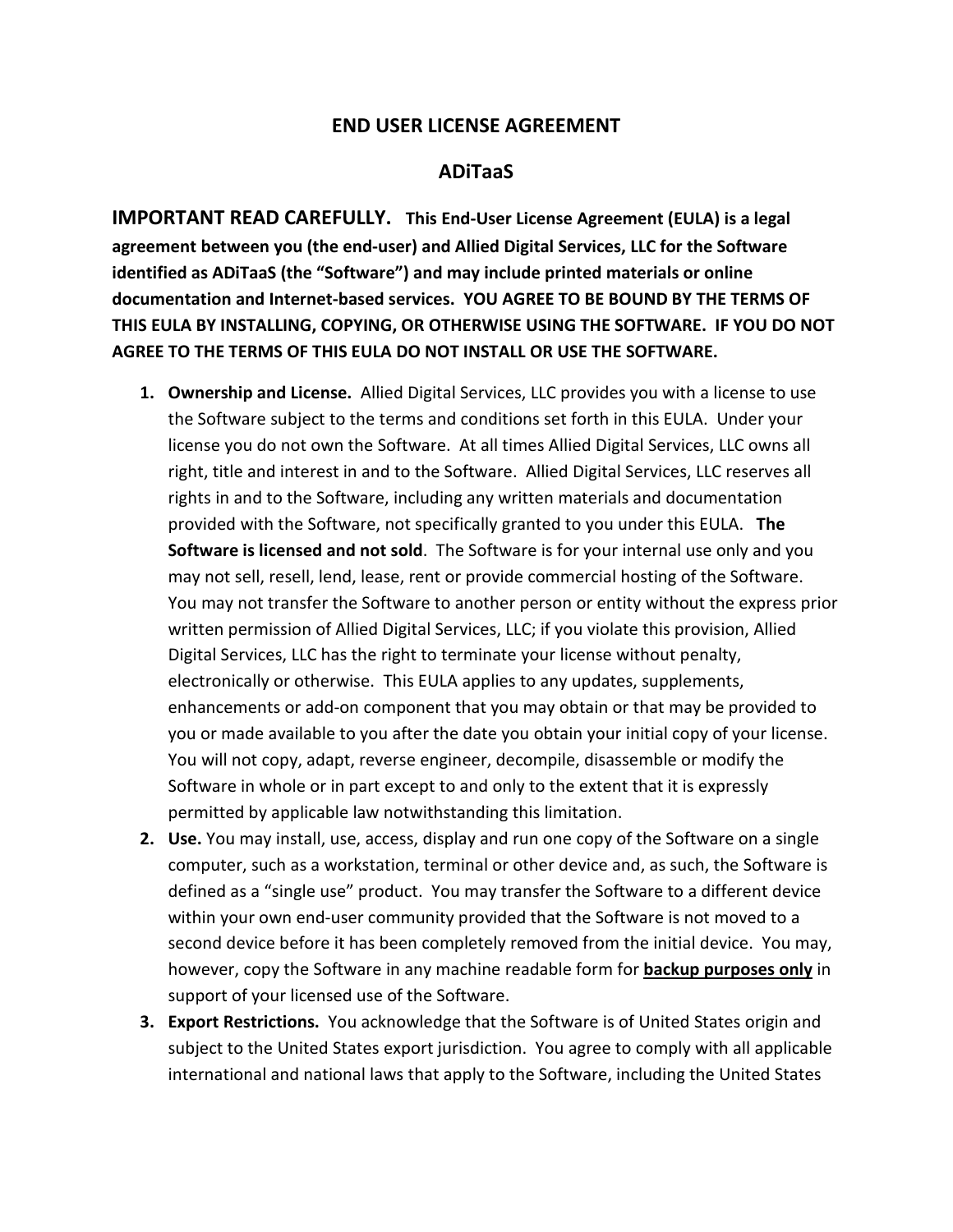Export Administration Regulations, as well as end-user and destination restrictions issued by the United States and other governments.

- **4. United States Government**. You warrant that the Software has not been acquired for use by, directly or indirectly any agency of the United States Government.
- **5. Third Party Providers.** You or Allied Digital Services, LLC may link to or use the services provided by third party sites in connection with your use of the Software, such as the Internet. You understand that Third Party Sites are not owned by or under the control of Allied Digital Services, LLC and Allied Digital Services, LLC cannot and will not be liable for any interruption of your use of the Software caused by any Internet services provider.

## **6. Remedies and Warranties.**

- **a.** Allied Digital Services, LLC warrants that the Software is provided free of defects in workmanship and does not contain any "viruses" or like invaders;
- **b.** If any errors are discovered in the Software Allied Digital Services, LLC will correct those errors at no cost to you;
- **c.** Allied Digital Services, LLC is not liable for any errors in functionality caused by:
	- **i.** Your failure to use the Software in accordance with the documentation for its use;
	- **ii.** Your misuse or unauthorized combination or use of the Software with any other software for which the Software were not designed to be used.
- **d. Allied Digital Services, LLC specifically makes no warrant that the Software will meet your requirements or be compatible with your pre-existing system environment.**
- **e. Allied Digital Services, LLC specifically makes no warrant that the Software, at all times and in all circumstances, will operate uninterrupted or error free.**

**THE FOREGOING WARRANTIES ARE MADE IN LIEU OF ALL OTHER WARRANTIES WHETHER EXPRESS OR IMPLIED, INCLUDING BUT NOT LIMITED TO THE WARRANTIES OF MERCHANTABILITY AND FITNESS FOR A PARTICULAR PURPOSE.** 

- **7. EXCLUSION OF INCIDENTIAL, CONSEQUENTIAL AND CERTAIN OTHER DAMAGES. TO THE MAXIMUM EXTENT PROVIDED BY APPLICABLE LAW, IN NO EVENT SHALL ALLIED DIGITAL SERVICES, LLC OR ITS SUPPLIERS OR RESELLERS BE LIABLE FOR ANY SPECIAL, INCIDENTIAL, PUNITIVE, INDIRECT, OR CONSEQUENTIAL DAMAGES WHATSOEVER (INCLUDING BUT NOT LIMITED TO, DAMAGES FOR LOST PROFITS, BUSINESS INTERRUPTION, LOST DATA ARISING OUT OF YOUR USE OF THE SOFTWARE OR YOUR INABILITY TO USE THE SOFTWARE.**
- **8. Governing Law.** This EULA is governed by the Laws of the State of California.